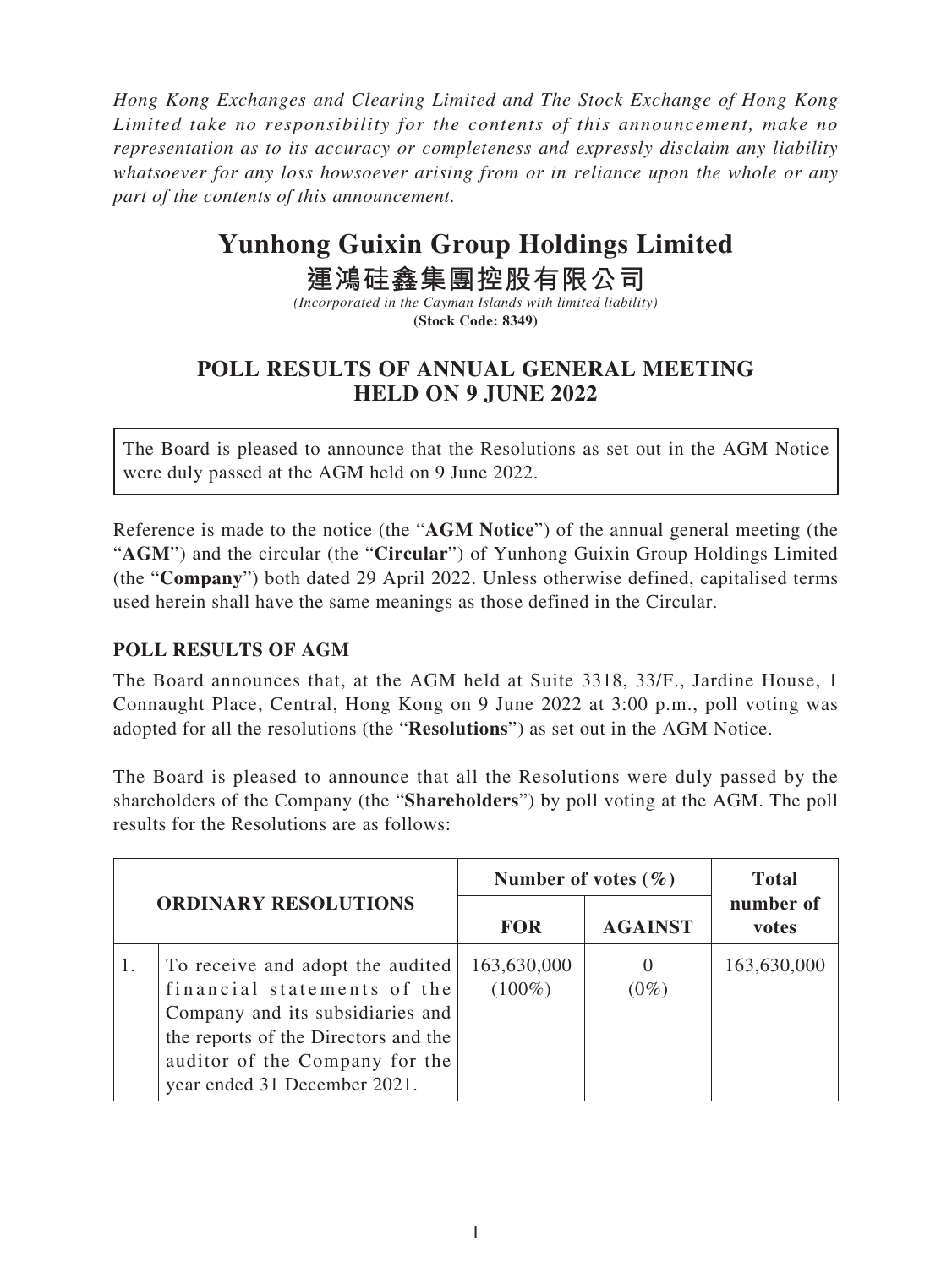| <b>ORDINARY RESOLUTIONS</b> |                                                                                                                                                                                                                                | Number of votes $(\% )$  |                           | <b>Total</b>       |
|-----------------------------|--------------------------------------------------------------------------------------------------------------------------------------------------------------------------------------------------------------------------------|--------------------------|---------------------------|--------------------|
|                             |                                                                                                                                                                                                                                | <b>FOR</b>               | <b>AGAINST</b>            | number of<br>votes |
| 2.                          | To re-appoint Crowe (HK) CPA<br>Limited as auditor of the Company<br>and to authorise the Board to fix<br>its remuneration.                                                                                                    | 163,630,000<br>$(100\%)$ | $\Omega$<br>$(0\%)$       | 163,630,000        |
| 3.                          | To re-elect Mr. Ng Sai Leung<br>(a)<br>non-executive Director.                                                                                                                                                                 | 163,630,000<br>$(100\%)$ | $\overline{0}$<br>$(0\%)$ | 163,630,000        |
|                             | To re-elect Mr. Tam Tak Kei<br>(b)<br>Raymond (譚德機) as an<br>independent non-executive<br>Director.                                                                                                                            | 163,630,000<br>$(100\%)$ | $\overline{0}$<br>$(0\%)$ | 163,630,000        |
|                             | (c) To authorise the Board to fix<br>the remuneration of the<br>Directors.                                                                                                                                                     | 163,630,000<br>$(100\%)$ | $\Omega$<br>$(0\%)$       | 163,630,000        |
| 4.                          | To grant a general mandate to the<br>Directors to allot, issue and deal<br>with additional Shares not<br>exceeding 20% of the total number<br>of issued shares of the Company as<br>at the date of passing this<br>resolution. | 163,630,000<br>$(100\%)$ | $\overline{0}$<br>$(0\%)$ | 163,630,000        |
| 5.                          | To grant a general mandate to the<br>Directors to repurchase Shares not<br>exceeding 10% of the total number<br>of issued shares of the Company as<br>at the date of passing this<br>resolution.                               | 163,630,000<br>$(100\%)$ | $\Omega$<br>$(0\%)$       | 163,630,000        |
| 6.                          | To extend the general mandate<br>granted to the Directors to allot,<br>issue and deal with additional<br>shares of the Company by an<br>amount not exceeding the amount<br>of the shares repurchased by the<br>Company.        | 163,630,000<br>$(100\%)$ | $\overline{0}$<br>$(0\%)$ | 163,630,000        |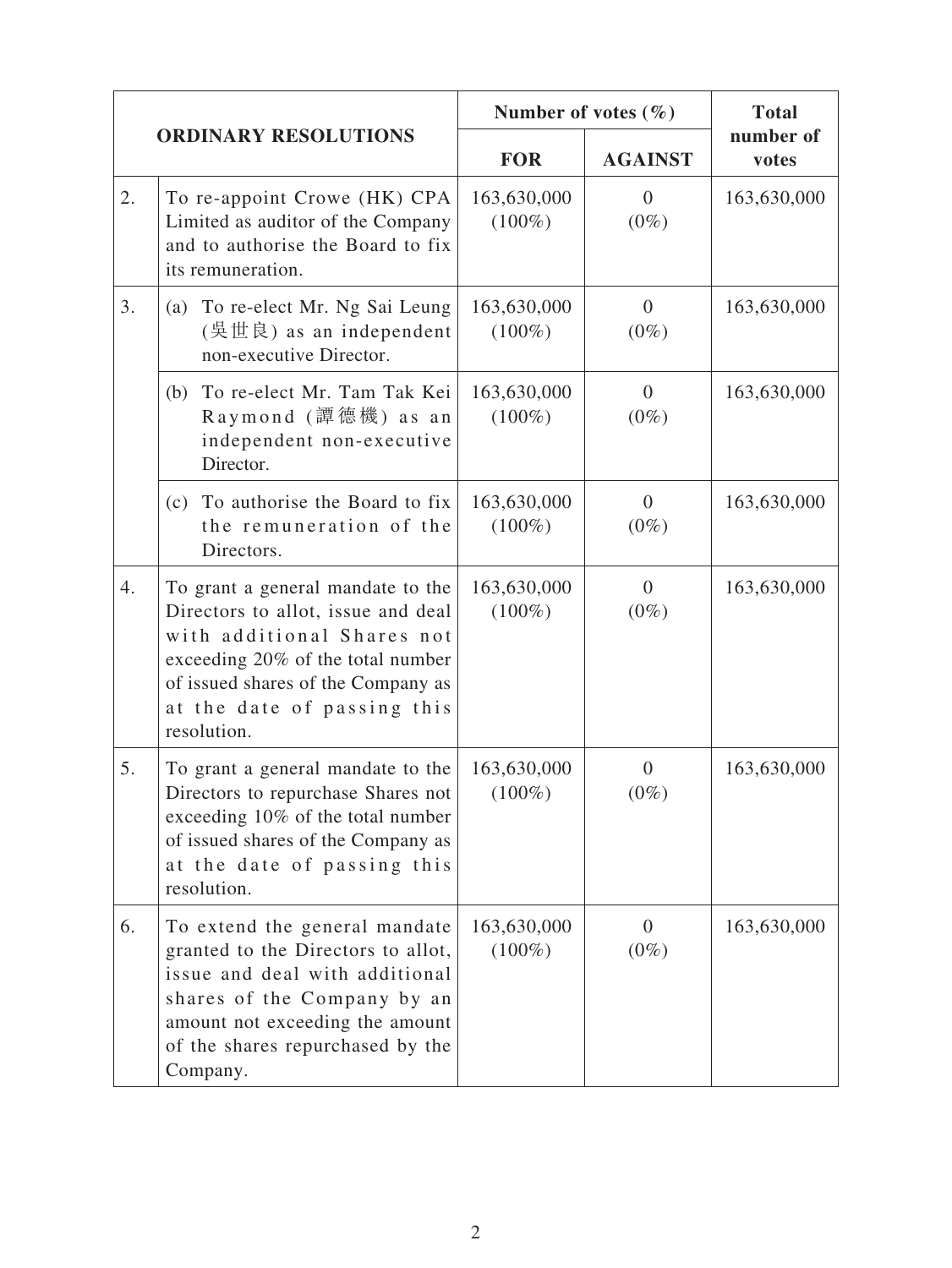| <b>SPECIAL RESOLUTION</b> |                                                                                                                                                                                                                                                                                                                                                                                                                                                                                                                                                                                                                                                                                                                                                                                                                                                                                                    | Number of votes $(\% )$  |                     | <b>Total</b>       |
|---------------------------|----------------------------------------------------------------------------------------------------------------------------------------------------------------------------------------------------------------------------------------------------------------------------------------------------------------------------------------------------------------------------------------------------------------------------------------------------------------------------------------------------------------------------------------------------------------------------------------------------------------------------------------------------------------------------------------------------------------------------------------------------------------------------------------------------------------------------------------------------------------------------------------------------|--------------------------|---------------------|--------------------|
|                           |                                                                                                                                                                                                                                                                                                                                                                                                                                                                                                                                                                                                                                                                                                                                                                                                                                                                                                    | <b>FOR</b>               | <b>AGAINST</b>      | number of<br>votes |
| 7.                        | To approve the adoption of the<br>second amended and restated<br>memorandum and articles of<br>association of the Company as the<br>new memorandum and articles of<br>association of the Company in<br>substitution for and to the<br>exclusion of the existing amended<br>and restated memorandum and<br>articles of association with<br>immediate effect after the close of<br>this meeting and that any director or<br>company secretary or the registered<br>office provider of the Company be<br>authorised to do all such acts and<br>things and execute all such<br>documents and make all such<br>arrangements as they shall, in their<br>absolute discretion, deem necessary<br>or expedient in connection with the<br>implementation of or giving effect<br>to the aforesaid adoption of the<br>second amended and restated<br>memorandum and articles of<br>association of the Company. | 163,630,000<br>$(100\%)$ | $\Omega$<br>$(0\%)$ | 163,630,000        |

The description of the Resolutions above is by way of summary only. The full text appears in the AGM Notice.

As more than 50% of the votes were cast in favour of the abovementioned nos. 1 to 6 resolutions, these resolutions were duly passed as ordinary resolutions of the Company.

As more than 75% of the votes were cast in favour of the abovementioned no. 7 resolution, the resolution no. 7 was duly passed as special resolution of the Company.

The Hong Kong branch share registrar and transfer office of the Company, Tricor Investor Services Limited, was appointed as the scrutineer for the poll voting at the AGM.

All Directors had attended the AGM. Mr. Tam Tak Kei Raymond, Mr. Lee Man Tai and Mr. Ng Sai Leung attended the AGM in person while Mr. Li Yubao, Ms. Zhang Yaping and Ms. Shi Dongying attended the AGM by electronic means.